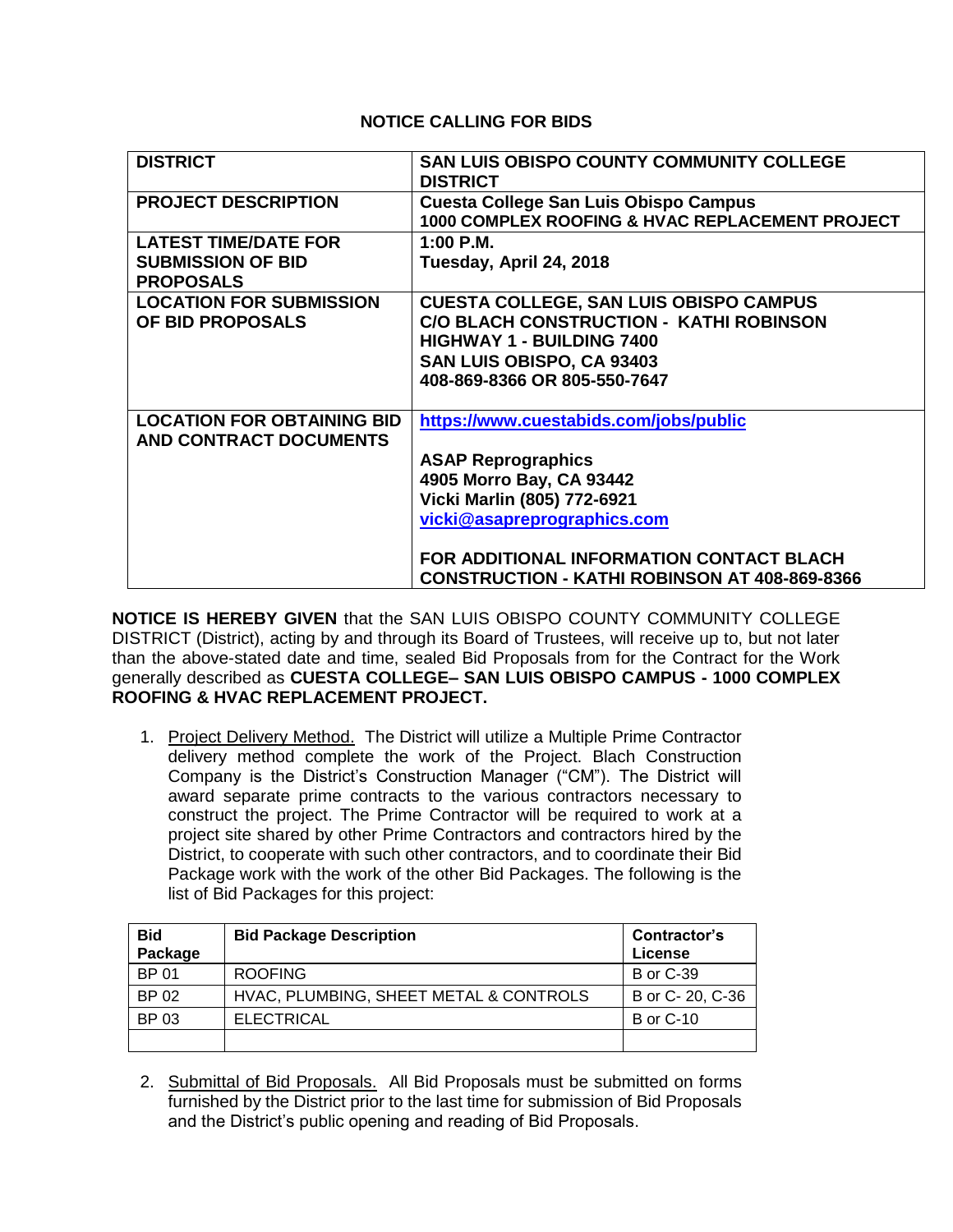- 3. Bid and Contract Documents. The Bid and Contract Documents are available for electronic download for a non-refundable payment of \$25.00 plus applicable sales tax to ASAP Reprographics. Select the Cuesta College icon at [https://www.cuestabids.com/jobs/public](https://protect-us.mimecast.com/s/bgYWCjRgm7S3XONsxBD-Y?domain=cuestabids.com) to register as an official plan holder upon purchase of the project download. Hard copies of the Bid and Contract documents can be purchased by registered plan holders directly from ASAP Reprographics for the cost of printing at the location stated above. Bidder must obtain a set of Bid and Contract Documents prior to bid opening or their bid will be rejected by the District as non-responsive. While the Bid and Contract Documents may be available through other Planrooms or sites, the District does not guarantee the authenticity or completeness of the Bid and Contract Documents obtained from such other Planrooms or sites
- 4. Project Planholder List. The District's Project Planholder List will be compiled exclusively through ASAP Reprographics online plan room. All registered Project Planholders will receive e-mails from the District and ASAP advising of any and all Project Addenda. Addenda will be posted and available for download in the ASAP/Cuesta College Online Planroom and may be purchased directly from ASAP Reprographics.
- 5. Documents Accompanying Bid Proposal. Each Bid Proposal shall be submitted with the following documents. All information or responses of a Bidder in its Bid Proposal and other documents accompanying the Bid Proposal shall be complete, accurate and true; incomplete, inaccurate or untrue responses or information provided therein by a Bidder shall be grounds for the District to reject such Bidder's Bid Proposal for nonresponsiveness.

| <b>Bid Security</b>            | Verification of Worker's Compensation                            |
|--------------------------------|------------------------------------------------------------------|
| Subcontractors List            | <b>Statement of Bidder's Qualifications</b>                      |
| <b>Non-Collusion Affidavit</b> | <b>DIR Registration Verification</b>                             |
|                                | Roof Project Financial Disclosure<br>Certificate (as applicable) |

In addition to the foregoing, the Bidders submitting the three (3) lowest priced Bid Proposals shall submit DVBE Worksheets within the time established in the DVBE Program Policy.

6. Prevailing Wage Rates. Pursuant to California Labor Code §1773, the Director of the Department of Industrial Relations of the State of California has determined the generally prevailing rates of wages in the locality in which the Work is to be performed. Copies of these determinations, entitled "PREVAILING WAGE SCALE" are available for review on the internet at [http://www.dir.ca.gov/dlsr/statistics\\_research.html](http://www.dir.ca.gov/dlsr/statistics_research.html) . The Contractor awarded the Contract for the Work shall post a copy of all applicable prevailing wage rates for the Work at conspicuous locations at the Site of the Work. The Contractor and all Subcontractors performing any portion of the Work shall pay not less than the applicable prevailing wage rate for the classification of labor provide by their respective workers in prosecution and execution of the Work. During the Work and pursuant to Labor Code §1771.4(a)(4), the Department of Industrial Relations shall monitor compliance with prevailing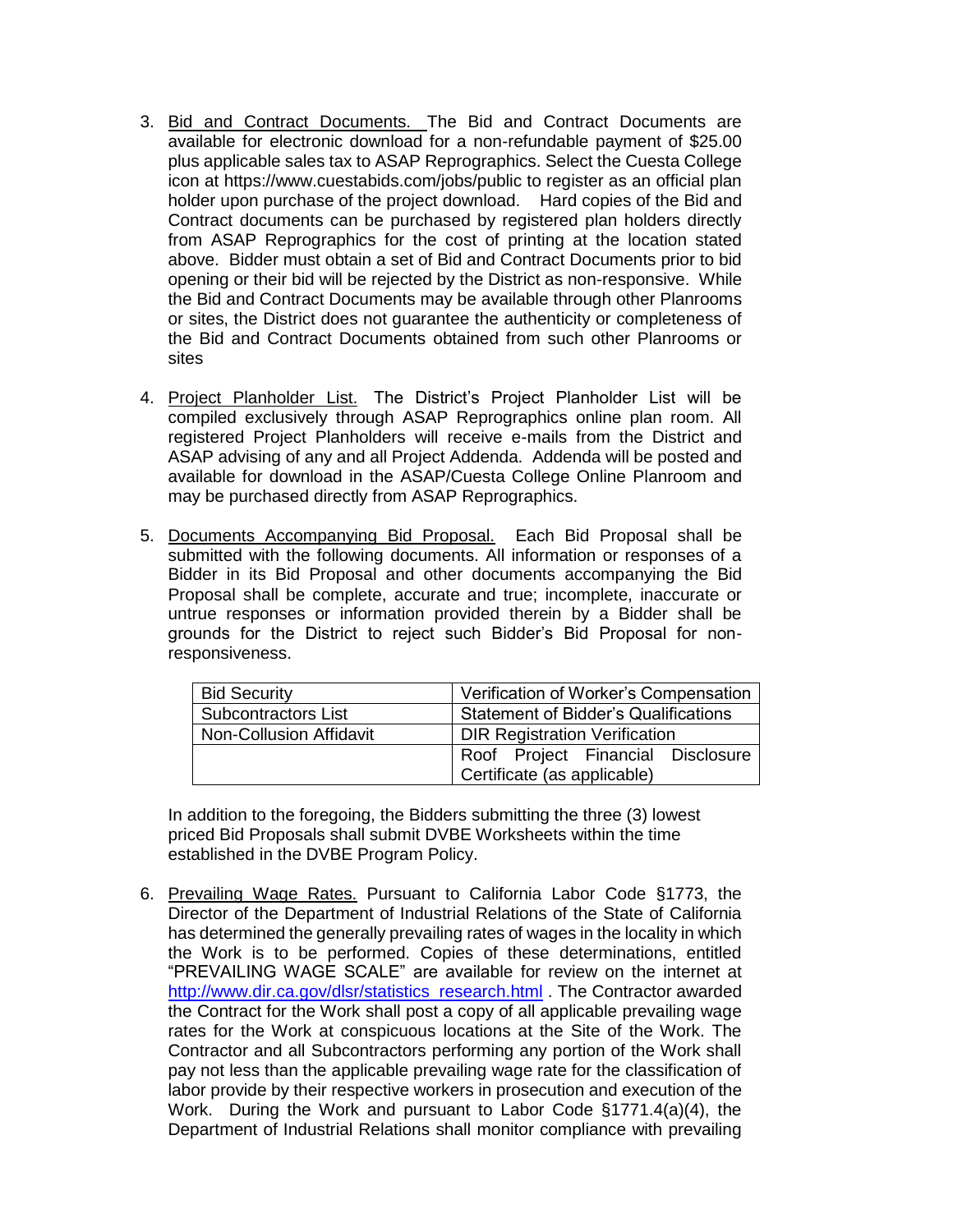wage rate requirements and enforce the Contractor's prevailing wage rate obligations.

- 7. Contractor's License Classification. In accordance with the provisions of California Public Contract Code §3300, the District requires that Bidders possess, at the time of submission of a Bid Proposal, at the time of award of a Contract for a Bid Package and at all time during the Work, the classification(s) of California Contractors License for each Bid Package is identified in the table above at paragraph 1. Any Bidder not so duly and properly licensed shall be subject to all penalties imposed by law. No payment shall be made for work, labor, materials or services provided under a Contract for the Work unless and until the Registrar of Contractors verifies to the District that each Bidder awarded a Contract is properly and duly licensed to perform the Work.
- 8. Disabled Veteran Business Enterprises ("DVBE") Participation Goal. Pursuant to Military & Veterans Code §999.2, the District has established a Good Faith Participation Goal for DVBEs of three percent (3%) of the value of the Work. The District's DVBE Participation Goal Policy ("DVBE Policy") is set forth in the Contract Documents. The responsible Bidders submitting the three (3) lowest priced responsive Bid Proposals shall submit to the District, within the time established in the DVBE Policy, DVBE Worksheets establishing achievement of the DVBE Participation Goal or Good Faith Efforts to achieve the DVBE Participation Goal. Failure of any such Bidders to comply with the DVBE Worksheet submission requirements will result in rejection the Bidder's Bid Proposal for non-responsiveness.
- 9. Contract Time. The date(s) for completion of portions of the Work of a Bid Package, if applicable, and for achieving Substantial Completion of the Work of a Bid Package shall be achieved as set forth in the Special Conditions. Failure to complete designated portions of the Work of a Bid Package within the time(s) established in the Special Conditions and/or failure to achieve Substantial Completion of the Work of a Bid Package within the Contract Time established in the Special Conditions shall subject the Contractor for such Bid Package to assessment of Liquidated Damages as set forth in the Special Conditions.
- 10. Bidder and Subcontractors DIR Registered Contractor Status. Each Bidder must be a DIR Registered Contractor when submitting a Bid Proposal. The Bid Proposal of a Bidder who is not a DIR Registered Contractor when the Bid Proposal is submitted will be rejected for non-responsiveness. All Subcontractors identified in a Bidder's Subcontractors' List must also be DIR Registered contractors at the time the Bid Proposal is submitted. The foregoing notwithstanding, a Bid Proposal is not subject to rejection for nonresponsiveness for listing Subcontractor the Subcontractors List who is/are not DIR Registered contractors if such Subcontractor(s) complete DIR Registration pursuant to Labor Code §1771.1(c)(1) or (2). Further, a Bid Proposal is not subject to rejection if the Bidder submitting the Bid Proposal listed any Subcontractor(s) who is/are not DIR Registered contractors and such Subcontractor(s) do not become DIR Registered pursuant to Labor Code §1771.1(c)(1) or (2), but the Bidder, if awarded the Contract, must request consent of the District to substitute a DIR Registered Subcontractor